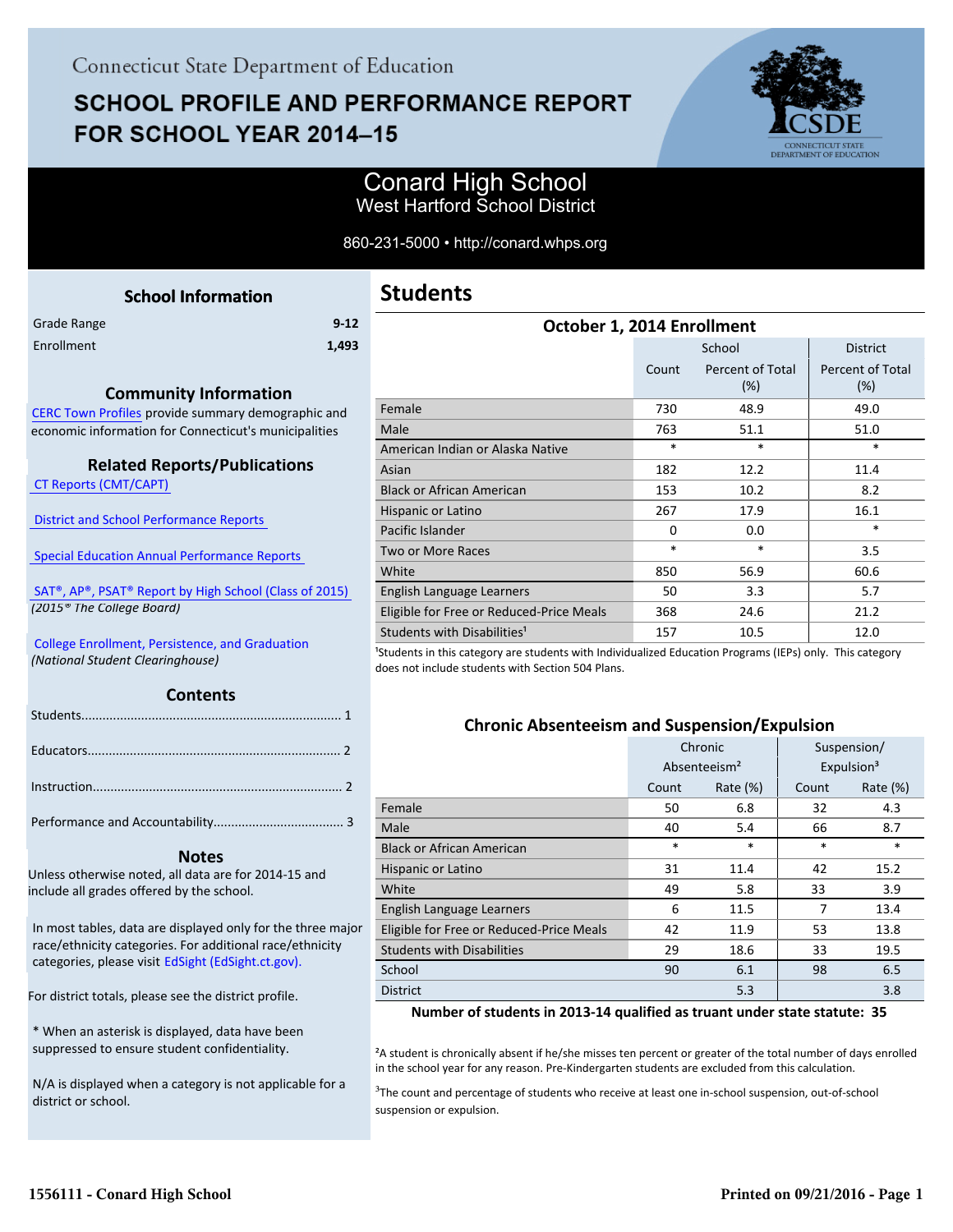# **Educators**

## **Full-Time Equivalent (FTE)<sup>1</sup> Staff**

|                                                           | <b>FTF</b> |
|-----------------------------------------------------------|------------|
| <b>General Education</b>                                  |            |
| Teachers and Instructors                                  | 93.0       |
| Paraprofessional Instructional Assistants                 | 4.8        |
| <b>Special Education</b>                                  |            |
| Teachers and Instructors                                  | 11.4       |
| Paraprofessional Instructional Assistants                 | 10.5       |
| <b>Administrators, Coordinators and Department Chairs</b> |            |
| School Level                                              | 7.7        |
| Library/Media                                             |            |
| Specialists (Certified)                                   | 2.0        |
| <b>Support Staff</b>                                      | 1.0        |
| Instructional Specialists Who Support Teachers            | 2.0        |
| Counselors, Social Workers and School Psychologists       | 10.2       |
| <b>School Nurses</b>                                      | 2.0        |
| Other Staff Providing Non-Instructional Services/Support  | 47.0       |

<sup>1</sup>In the full-time equivalent count, staff members working part-time in the school are counted as a fraction of full-time. For example, a teacher who works half-time in a school contributes 0.50 to the school's staff count.

| <b>Educators by Race/Ethnicity</b>         |       |                         |                         |  |  |
|--------------------------------------------|-------|-------------------------|-------------------------|--|--|
|                                            |       | School                  | <b>District</b>         |  |  |
|                                            | Count | Percent of Total<br>(%) | Percent of Total<br>(%) |  |  |
| American Indian or Alaska<br><b>Native</b> | O     | 0.0                     | 0.2                     |  |  |
| Asian                                      | 3     | 2.1                     | 1.6                     |  |  |
| <b>Black or African American</b>           | 3     | 2.1                     | 2.3                     |  |  |
| Hispanic or Latino                         | 8     | 5.6                     | 3.3                     |  |  |
| Pacific Islander                           | 0     | 0.0                     | 0.0                     |  |  |
| Two or More Races                          | O     | 0.0                     | 0.0                     |  |  |
| White                                      | 130   | 90.3                    | 92.6                    |  |  |

## **Classes Taught by Highly Qualified Teachers**²

|                                                   | Percent of Total (%) |  |  |
|---------------------------------------------------|----------------------|--|--|
| School<br>100.0                                   |                      |  |  |
| School Poverty Quartile: Middle                   |                      |  |  |
| State High Poverty Quartile Schools<br>97.9       |                      |  |  |
| <b>State Low Poverty Quartile Schools</b><br>99.6 |                      |  |  |

<sup>2</sup>Core academic classes taught by teachers who are fully certified to teach in that subject area.

## **Classroom Teacher Attendance, 2013-14**

|                                             | School | <b>District</b> |
|---------------------------------------------|--------|-----------------|
| Average # of FTE Days Absent Due to Illness | 7.3    | 8.5             |
| or Personal Time                            |        |                 |

# **Instruction and Resources**

| Days of Instruction                   | 182 |
|---------------------------------------|-----|
| <b>Hours of Instruction Per Year</b>  |     |
| Grades 1-12 and Full-Day Kindergarten | 922 |
| Half/Extended Day Kindergarten        | N/A |
|                                       |     |

### **11th and 12th Graders Enrolled in**

### **College-and-Career-Readiness Courses during High School**³

|                                          | 11th   |             | 12 <sub>th</sub> |             |
|------------------------------------------|--------|-------------|------------------|-------------|
|                                          | Count  | Rate $(\%)$ | Count            | Rate $(\%)$ |
| <b>Black or African American</b>         | $\ast$ | $\ast$      | 36               | 94.7        |
| Hispanic or Latino                       | 38     | 62.3        | 53               | 79.1        |
| White                                    | 187    | 77.9        | 159              | 88.3        |
| English Language Learners                | $\ast$ | $\ast$      | 11               | $\ast$      |
| Eligible for Free or Reduced-Price Meals | 54     | 63.5        | 70               | 78.7        |
| <b>Students with Disabilities</b>        | 18     | 47.4        | 31               | 79.5        |
| School                                   | 295    | 73.8        | 288              | 87.0        |
| <b>District</b>                          |        | 62.8        |                  | 82.2        |

<sup>3</sup>College-and-Career-Readiness Courses include Advanced Placement®(AP),International Baccalaureate®(IB), Career and Technical Education(CTE), workplace experience and dual enrollment courses.

**School Schedule**

| <b>School Hours for Students</b> |            |
|----------------------------------|------------|
| <b>Start Time</b>                | $07:30$ AM |
| End Time                         | $02:15$ PM |

# **Students with Disabilities Who Spend 79.1 to** 100 Percent of Time with Nondisabled Peers<sup>4</sup>

|                              | Count  | Rate $(\%)$ |
|------------------------------|--------|-------------|
| Autism                       | 6      | $\star$     |
| <b>Emotional Disturbance</b> | 8      | $\ast$      |
| Intellectual Disability      | 0      | 0.0         |
| Learning Disability          | 55     | 79.7        |
| Other Health Impairment      | 31     | 86.1        |
| <b>Other Disabilities</b>    | $\ast$ | $\ast$      |
| Speech/Language Impairment   | 12     | $\ast$      |
| School                       | 113    | 71.9        |
| <b>District</b>              |        | 74.8        |

 $A$ <sub>Ages</sub> 6-21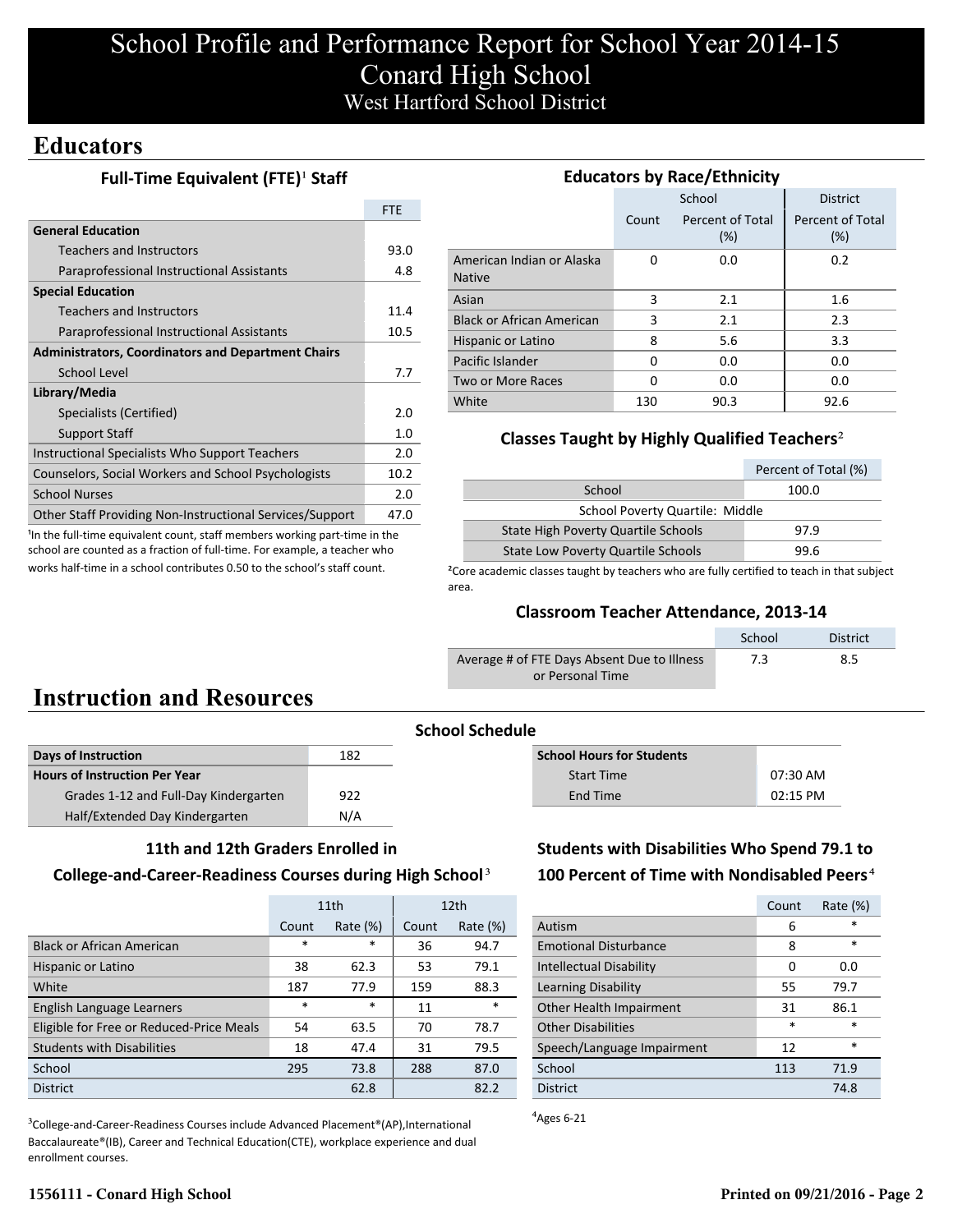# **Performance and Accountability**

## **School Performance Index (SPI)**

A School Performance Index (SPI) for the Smarter Balanced and Connecticut Alternate Assessment(CTAA) is the test performance of both assessments in the respective subject for all students in the school. The SPI ranges in value from 0 to 100 points. Connecticut's ultimate target for a SPI is 75 because in a school with a SPI of 75 or above, students will have performed at or above the 'goal' level on the majority of tests.

|                                              | <b>English Language Arts(ELA)</b> |            | <b>Math</b> |            | <b>Science</b> |            |
|----------------------------------------------|-----------------------------------|------------|-------------|------------|----------------|------------|
|                                              | Count                             | <b>SPI</b> | Count       | <b>SPI</b> | Count          | <b>SPI</b> |
| American Indian or Alaska Native             | 0                                 | $\ast$     | $\Omega$    | $\ast$     | $\ast$         | $\ast$     |
| Asian                                        | 52                                | 72.7       | 53          | 66.3       | 42             | 72.8       |
| <b>Black or African American</b>             | 35                                | 61.1       | 35          | 43.7       | 37             | 57.3       |
| Hispanic or Latino                           | 54                                | 59.8       | 54          | 45.7       | 63             | 56.3       |
| Native Hawaiian or Other Pacific Islander    | 0                                 | N/A        | 0           | N/A        | 0              | N/A        |
| Two or More Races                            | $\ast$                            | $\ast$     | $\ast$      | $\ast$     | $\ast$         | $\ast$     |
| White                                        | 221                               | 77.3       | 223         | 67.2       | 208            | 75.2       |
| English Language Learners                    | 12                                | $\ast$     | 12          | $\ast$     | 11             | $*$        |
| Non-English Language Learners                | 355                               | 73.5       | 358         | 62.2       | 354            | 70.6       |
| Eligible for Free or Reduced-Price Meals     | 74                                | 61.4       | 75          | 48.4       | 76             | 55.8       |
| Not Eligible for Free or Reduced-Price Meals | 293                               | 75.4       | 295         | 65.0       | 289            | 73.4       |
| <b>Students with Disabilities</b>            | 36                                | 53.8       | 36          | 37.4       | 40             | 47.3       |
| <b>Students without Disabilities</b>         | 331                               | 74.6       | 334         | 64.2       | 325            | 72.5       |
| <b>High Needs</b>                            | 101                               | 60.1       | 101         | 47.3       | 106            | 54.8       |
| Non-High Needs                               | 266                               | 77.3       | 269         | 67.0       | 259            | 75.8       |
| School                                       | 367                               | 72.6       | 370         | 61.6       | 365            | 69.7       |

# **National Assessment of Educational Progress (NAEP): Percent At or Above Proficient1**

|                        | <b>NAEP 2015</b> | <b>NAEP 2013</b> |          |
|------------------------|------------------|------------------|----------|
| <b>READING</b>         | Grade 4          | Grade 8          | Grade 12 |
| Connecticut            | 43%              | 43%              | 50%      |
| <b>National Public</b> | 35%              | 33%              | 36%      |
| <b>MATH</b>            | Grade 4          | Grade 8          | Grade 12 |
| Connecticut            | 41%              | 36%              | 32%      |
| <b>National Public</b> | 39%              | 32%              | 25%      |

<sup>1</sup>NAEP is often called the "Nation's Report Card." It is sponsored by the U.S. Department of Education. This table compares Connecticut's performance to that of national public school students. Performance standards for state assessments and NAEP are set independently. Therefore, one should not expect performance results to be the same across Smarter Balanced and NAEP. Instead, NAEP results are meant to complement other state assessment data. To view student subgroup performance on NAEP, click here.

## **Physical Fitness Tests: Students Reaching Health Standard**²

|                      |      | Percent of Students by Grade <sup>3</sup> (%) |      | <b>All Tested Grades</b> |       |             |
|----------------------|------|-----------------------------------------------|------|--------------------------|-------|-------------|
|                      | 4    | 6                                             | 8    | 10                       | Count | Rate $(\%)$ |
| Sit & Reach          | N/A  | N/A                                           | N/A  | 78.9                     | 323   | 78.9        |
| Curl Up              | N/A  | N/A                                           | N/A  | 88.2                     | 323   | 88.2        |
| Push Up              | N/A  | N/A                                           | N/A  | 76.8                     | 323   | 76.8        |
| Mile Run/PACER       | N/A  | N/A                                           | N/A  | 69.7                     | 323   | 69.7        |
| All Tests - School   | N/A  | N/A                                           | N/A  | 50.8                     | 323   | 50.8        |
| All Tests - District | 63.3 | 62.5                                          | 56.5 | 55.8                     |       | 59.7        |

 $2$ The Connecticut Physical Fitness Assessment (CPFA) is administered to all students in Grades 4, 6, 8 and 10. The health-related fitness scores gathered through the CPFA should be used to educate and motivate children and their families to increase physical activity and develop lifetime fitness habits.

<sup>3</sup>Only students assessed in all four areas are included in this calculation.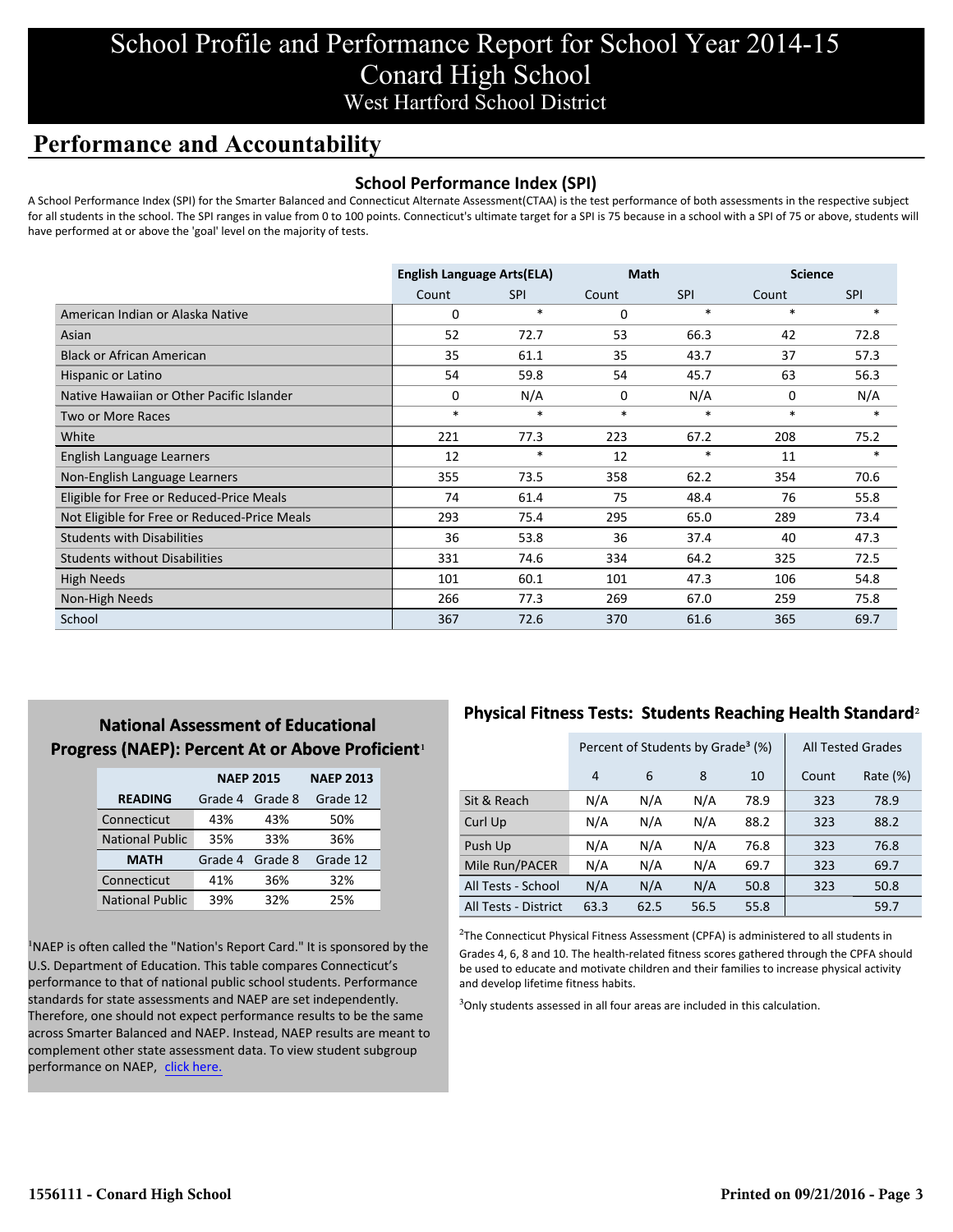## **Cohort Graduation: Four-Year**<sup>1</sup>

|                                          |                           | 2014-15 |      |                                                  |                           |
|------------------------------------------|---------------------------|---------|------|--------------------------------------------------|---------------------------|
|                                          | Cohort Count <sup>2</sup> |         |      | Rate (%) Target <sup>3</sup> (%) Target Achieved | Target <sup>3</sup> $(%)$ |
| <b>Black or African American</b>         | $\ast$                    | $\ast$  | 75.0 | Yes                                              | 77.1                      |
| Hispanic or Latino                       | 63                        | 92.1    | 77.9 | Yes                                              | 79.7                      |
| English Language Learners                | $\ast$                    | *       |      |                                                  | ٠                         |
| Eligible for Free or Reduced-Price Meals | 112                       | 92.9    | 72.4 | Yes                                              | 74.8                      |
| <b>Students with Disabilities</b>        | 32                        | 90.6    | 74.6 | Yes                                              | 76.7                      |
| School                                   | 346                       | 96.2    | 89.8 | Yes                                              | 90.3                      |
| <b>District</b>                          |                           | 94.1    | 91.2 | Yes                                              | 91.5                      |

<sup>1</sup>The four-year cohort graduation rate represents the percentage of first-time 9th graders who earn a standard high school [diploma within four years. Statewide, district and school results for cohorts of 2010 through 2013 are available online.](http://www.sde.ct.gov/sde/cwp/view.asp?a=2758&q=334898)

 $2$ Cohort count includes all students in the cohort as of the end of the 2012-13 school year.

 $3$ Targets are shown when there were at least 20 students in the cohort in 2010-11, the year that served as the base for target calculations.

# **11th and 12th Graders Meeting Benchmark on at Least One College Readiness Exam**⁴

|                                             | Participation <sup>5</sup> |        | <b>Meeting Benchmark</b> |
|---------------------------------------------|----------------------------|--------|--------------------------|
|                                             | Rate $(\%)$                | Count  | Rate $(\%)$              |
| Female                                      | 85.4                       | 223    | 60.3                     |
| Male                                        | 83.7                       | 187    | 51.8                     |
| <b>Black or African American</b>            | 76.6                       | 18     | 23.4                     |
| Hispanic or Latino                          | 62.5                       | 40     | 31.3                     |
| White                                       | 92.9                       | 287    | 68.3                     |
| English Language Learners                   | 50.0                       | $\ast$ | $\ast$                   |
| Eligible for Free or<br>Reduced-Price Meals | 70.1                       | 49     | 28.2                     |
| <b>Students with Disabilities</b>           | $\ast$                     | $\ast$ | $\ast$                   |
| School                                      | 84.5                       | 410    | 56.1                     |
| <b>District</b>                             | 80.8                       |        | 56.7                     |

⁴College readiness exams and benchmark scores are as follows:

- SAT® composite score of 1550 or higher
- ACT® meets benchmark score on 3 of 4 exams (benchmark score varies by subject)
- AP® 3 or higher on any one  $AP^®$  exam
- IB® 4 or higher on any one IB® exam
- Smarter Balanced Level 3 or higher on both ELA and math

 $5$ Participation Rate equals the number of test-takers in 11th and 12th grade divided by the number of students enrolled in those grades, as a percent. Sources:

SAT® and AP® statistics derived from data provided by the College Board.

Copyright © 2014 The College Board. www.collegeboard.org

ACT® statistics derived from data provided by ACT, Inc.

Copyright © 2015 ACT, Inc. www.act.org

IB® statistics derived from data provided by the International Baccalaureate Organization.

Copyright © International Baccalaureate Organization 2014

## **College Entrance and Persistence**

|                                                    | Class of 2014         | Class of 2013            |
|----------------------------------------------------|-----------------------|--------------------------|
|                                                    | Entrance <sup>6</sup> | Persistence <sup>7</sup> |
|                                                    | Rate $(\%)$           | Rate $(\%)$              |
| Female                                             | 84.3                  | 96.6                     |
| Male                                               | 82.2                  | 90.8                     |
| <b>Black or African American</b>                   | $\ast$                | 86.5                     |
| Hispanic or Latino                                 | 78.0                  | 92.7                     |
| White                                              | 85.4                  | 94.5                     |
| English Language Learners                          | 82.9                  | 95.5                     |
| Eligible for Free or<br><b>Reduced-Price Meals</b> | 73.6                  | 90.0                     |
| <b>Students with Disabilities</b>                  | 62.9                  | 93.1                     |
| School                                             | 83.2                  | 93.7                     |
| <b>District</b>                                    | 83.1                  | 93.0                     |

⁶College entrance refers to the percent of high school graduates from the year who enrolled in college any time during the first year after high school.

<sup>7</sup>College persistence refers to the percent of students who enrolled in college the first year after high school and returned for a second year (Freshman to Sophomore persistence).

Source: National Student Clearinghouse